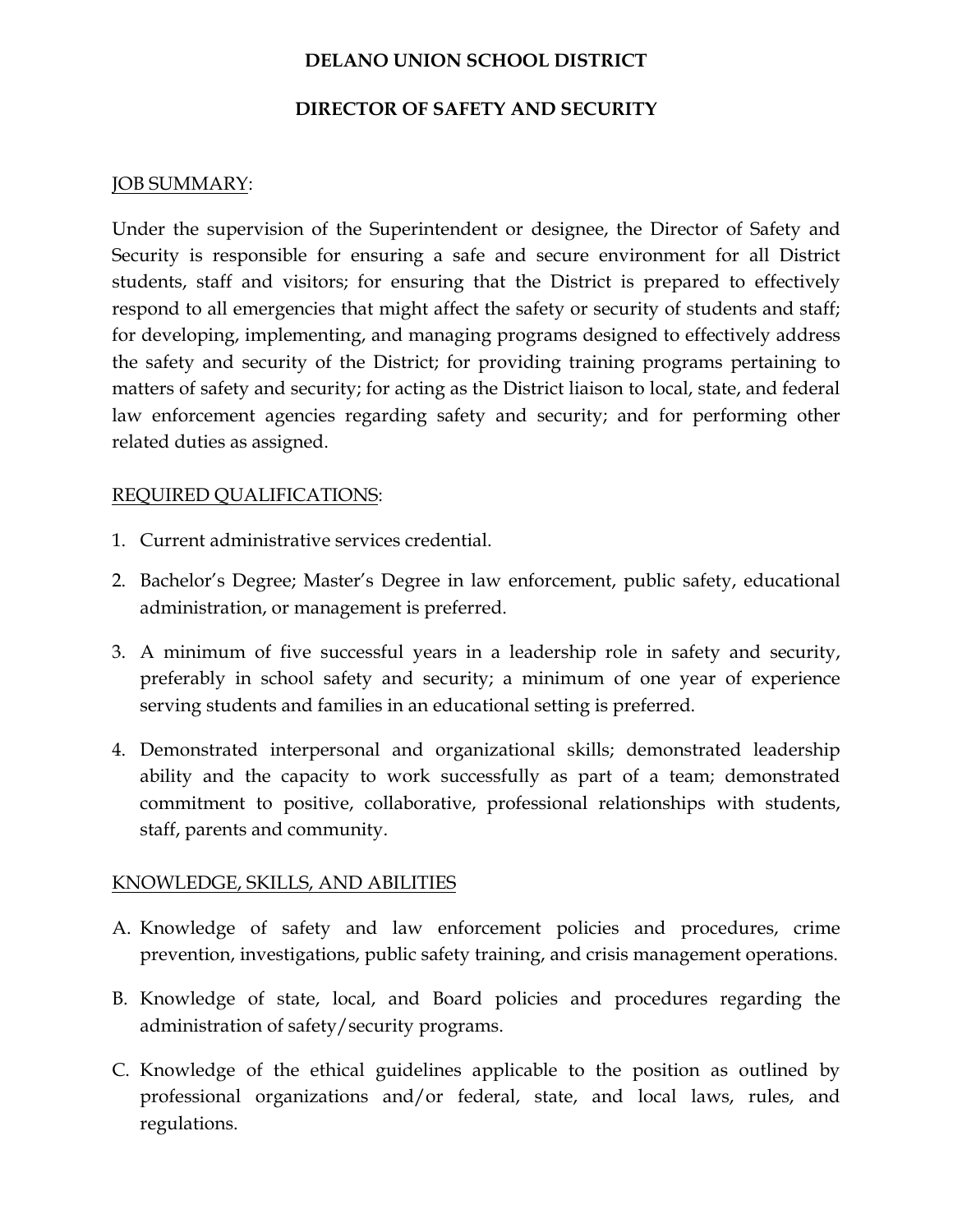- D. Knowledge of state and local government disaster recovery protocols.
- E. Experience in evaluating the effectiveness of school safety/security programs and make recommendations for improvements.
- F. Experience in formulating preventative and/or corrective procedures relating to school safety/security.
- G. Experience in developing, implementing and conducting school safety/security training programs and presenting information to administration, public groups, and/or boards.
- H. Ability to communicate effectively verbally and in writing.
- I. Ability to use computer hardware and software applications and other relevant technology in the performance of job responsibilities.

## ESSENTIAL FUNCTIONS OF THIS POSITION:

- A. Formulates safety and security policies and procedures to comply with state law and assists District schools and facilities in the development of site-specific procedures.
- B. Conducts safety and security assessments at each District school and facility and provide recommendations to the Superintendent or designee as to which strategies and activities will improve safety and security.
- C. Establishes emergency management preparedness procedures to be used in the development of the District's crisis emergency plan. Works with administrators and managers in identifying emergency evacuation procedures for each school and facility, assisting in the evacuation of schools and facilities during any emergency situation.
- D. Establishes threat assessment teams at each school based on local, state and Board policies.
- E. Establishes emergency drills and related procedures. Formulates policies and procedures for emergency drills in cooperation with public service agencies, including but not limited to fire, natural disaster, bomb threat, toxic exposure and active shooter.
- F. Facilitates the maintenance of safe school environments by assisting schools in identifying students who may pose a threat of violence or personal harm to self or others; works with Student Support Services and others trained in crisis intervention to provide emergency intervention/assessment.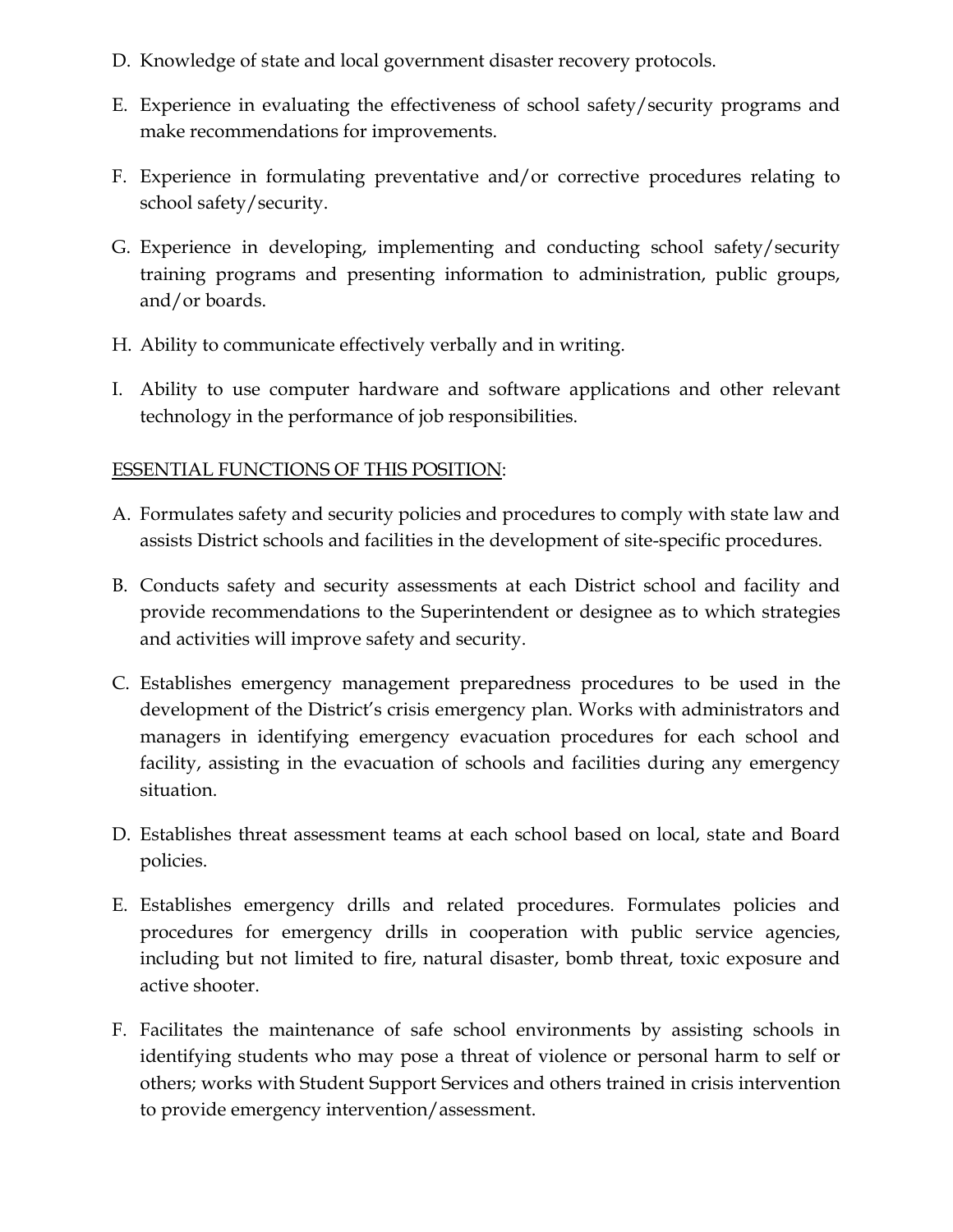- G. Collaborates with District administrators and managers to develop and implement programs to promote safe and responsible conduct among students.
- H. Provides necessary technical assistance, training, and resources to students, district staff, faculty, and the threat assessment teams related to District safety and security, including but not limited to active shooter training.
- I. Establishes schedules to test emergency communication systems to ensure the necessary functionality and coverage capacity.
- J. Coordinates the collection, analysis and annual reporting of all safety and security data and information as required by local, state and federal agencies.
- K. Perform physical audits of schools/buildings and will recommend, coordinate, and collaborate with the Maintenance, Operations, and Transportation and the Information Technology departments in recommending to improve, plan, and maintain safe and secure schools/buildings, including but not limited to the development, installation and maintenance of the district video surveillance, as well as building access management and control, radio communications systems, burglary alarm systems, and other security systems.
- L. Serves as the preparedness coordinator for the District and participates and works with the county emergency management team during emergency activations.
- M. Defines, develops, implements, and continually enhances safety and security programs to provide reasonable protection for staff and students in District facilities.
- N. Serves as a liaison between the District, public safety agencies, community law enforcement agencies, emergency management agencies, fire departments, and school resource officers in the development and implementation of District-wide safety/security plans. Monitors the daily operation of the school resource officer program and other law enforcement issues as it relates to school campuses and District property.
- O. Communicate effectively with the public, staff members, administrators and other contact persons using tact and good judgment.
- P. Represent the District in community safety groups, county organizations, and programs.
- Q. Maintain expertise in assigned areas to fulfill position goals and objectives; attend training sessions, conferences and workshops as assigned or appropriate to keep abreast of current practices, programs and legal issues, keeping informed and disseminating information about current research, trends, and best practices in areas of responsibility.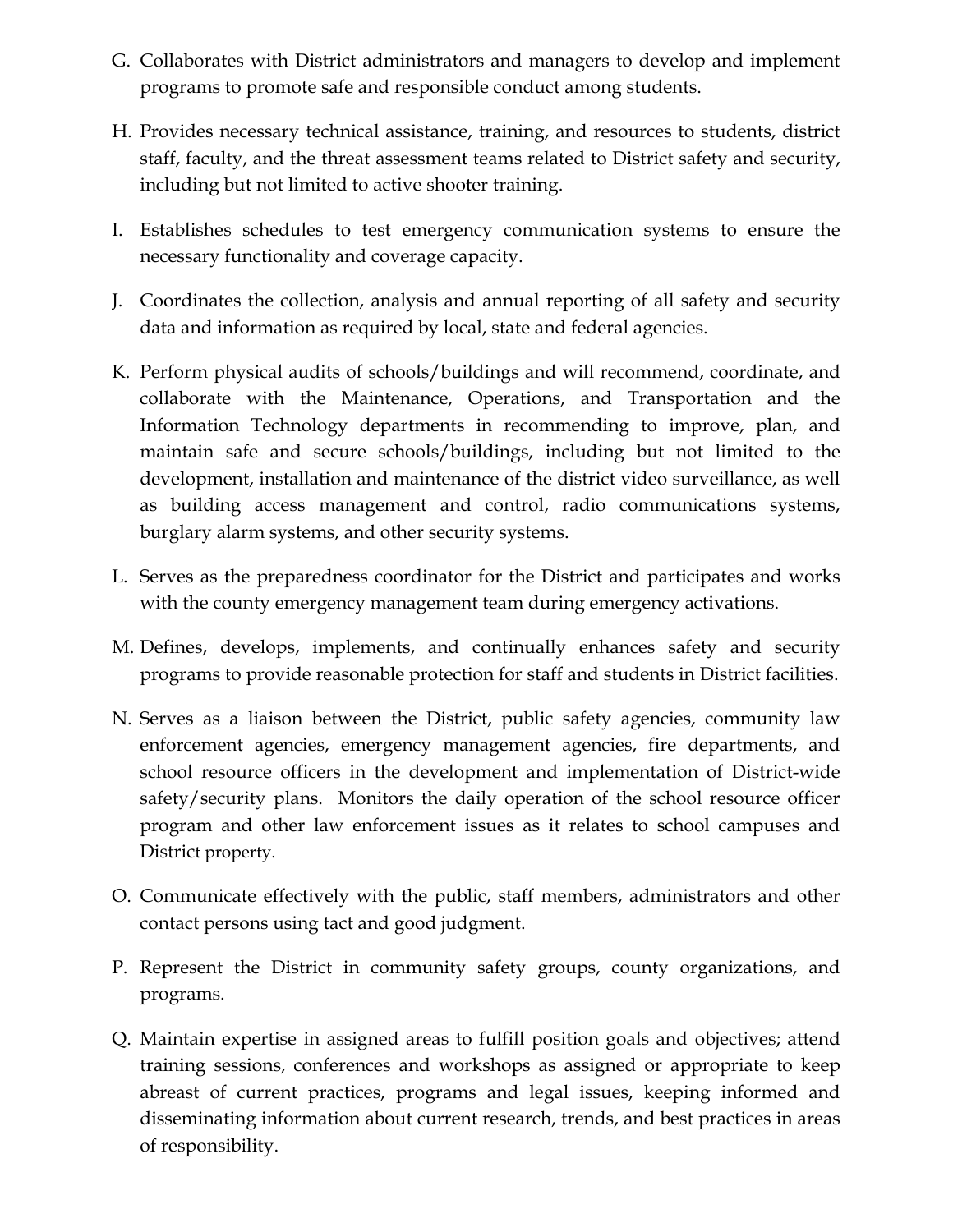- R. Facilitate the development, implementation and evaluation of staff development activities in assigned areas.
- S. Prepare or assist in the preparation of all required reports; maintain all appropriate records, departmental paperwork including but not limited to Board agenda items, purchase orders, and various plans and procedures.
- T. Demonstrate initiative in identifying potential problems or opportunities for improvement.
- U. Updates, interprets, and distributes all board policies.
- V. Assist with the implementation of District social services and mental health intervention program.
- W. Initiates anti-bullying initiatives, staff development, and assemblies for students and staff.
- X. Oversee and maintain the District web site to asssure everything is current and meet the exemplary standards of the District including materials, pictures and written content.
- Y. Oversees risk management and investigations. Including internal employee investigations.
- Z. Performs other administrative duties as assigned by Superintendent or administrative designee.

# ESSENTIAL PHYSICAL FUNCTIONS OF THE POSITION

Incorporated within one or more of the previously mentioned essential functions of this job description are the following essential physical requirements. Place the applicable number from the chart below that best indicates what percentage of time is spent on each of the following essential physical requirements. The categories refer to the overall requirements on an annual basis:

- 1. Seldom = Less than  $25\%$  3. Often =  $51.75$
- 2. Occasional =  $25 50\%$  4. Very Frequent =  $76\%$  & above
- \_3 a. Ability to work at a desk, conference table or in meetings of various configurations.
- 3 b. Ability to stand and circulate for extended periods of time.
- 3 c. Ability to see for purposes of reading laws and codes, rules and policies and other printed matter and observing students.